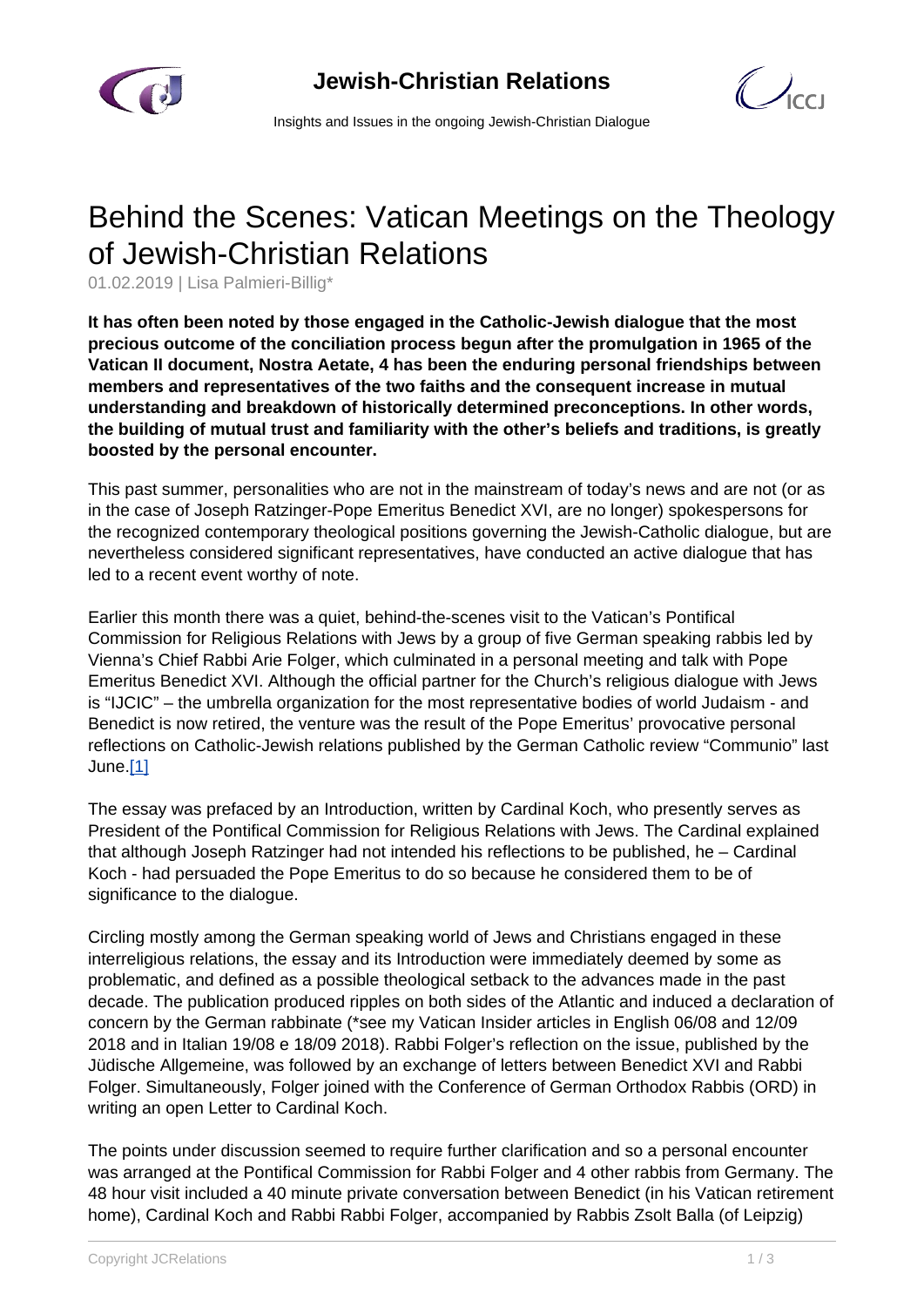and Josh Ahrens (of Darmstadt). The other rabbis present in the discussions led by Cardinal Koch at the Pontifical Commission accompanied by Father Norbert Hofmann (Secretary of the Commission), were Yehuda Pushkin (of Saxony), Avraham Radbil (of Osnabrück --- all members and/or advisors to the Board of ORD.

"There were words of both gratitude and friendship", said Rabbi Folger of both meetings, "as well as profound discussions and even some disagreements, but most importantly a commitment was made to continue talking to and with one another, especially when we disagree."

Cardinal Koch, said Folger, stressed that there had clearly been no intention of creating a setback in Christian-Jewish relations. Folger explained that he understood that each faith community had "its own understanding of the proper path to salvation, and just as we cannot be expected to confirm Christian theology, so too we cannot expect the church to confirm Jewish theology. However, while our interlocutors deny the legitimacy of "Supersessionism" or "Replacement Theology" (which posits that Christianity is the New Israel and that the Covenant with Jews has been abrogated because of Jewish refusal to recognize Christ), and dispute the existence of such theology in mainstream Catholic teaching, they fail to emphasize that it has long been and still is prevalent among many of the faithful of Catholicism and Protestantism, and that it has produced hatred, contempt, and been at the cause of real suffering, including very bloody massacres throughout nineteen hundred years of enmity. We hold that the Lord's covenant with the Jewish people has not only never been abrogated by Him, nor "superseded", but as a Divine Covenant, cannot be abrogated by man, either.

"Benedict posits that Substitution Theology is 'bad theology' from a Catholic perspective, and has also explicitly confirmed that Catholics are not called to missionize Jews, for which we are grateful. In our conversations, they also explicitly recognized that Supersessionism - despite being a wrong theology - was once widespread among Catholics. What we respectfully requested of our interlocutors was that they publish and underline this last point".

Both the Pope Emeritus and Cardinal Koch expressed a desire for further theological dialogue specifying that the aim is better mutual understanding, not persuasion. The German rabbis replied that while there was more willingness to engage in theological dialogue today than in the past, it is nonetheless limited. Orthodox Jews see no reason to engage in Christological discussion, "specifically proscribed by our revered Rabbi Joseph Ber Soloveitchik."

Among the new issues that might be considered for discussion, according to Rabbi Folger, "there is now a readiness on both sides to meet and hold a theological discussion regarding the 'Return to Zion' and the establishment of the State of Israel, while obviously maintaining safeguards against the meddling of one faith community into another faith community's beliefs. We meet as brothers, i.e. as equals, respecting our unbridgeable differences while highlighting our commonalities."

"The Church already acknowledges that the State of Israel has religious significance for Jews and that Jews have a right to self determination. However, in response to some statements made by the Pope Emeritus in his essay, we stressed that it is not reasonable to seek a theological interpretation for the destruction of the Second Temple of Jerusalem and the subsequent dispersion of the Jewish people which created the Diaspora, while simultaneously maintaining that the Return to Zion and the establishment of the State of Israel is a purely secular matter."

The five German rabbis also met with Rome's Chief Rabbi Riccardo Di Segni for consultation before the Vatican meetings, but he did not join them since they were conducted exclusively in the German language ("making for easier communication", as Rabbi Folger has noted).